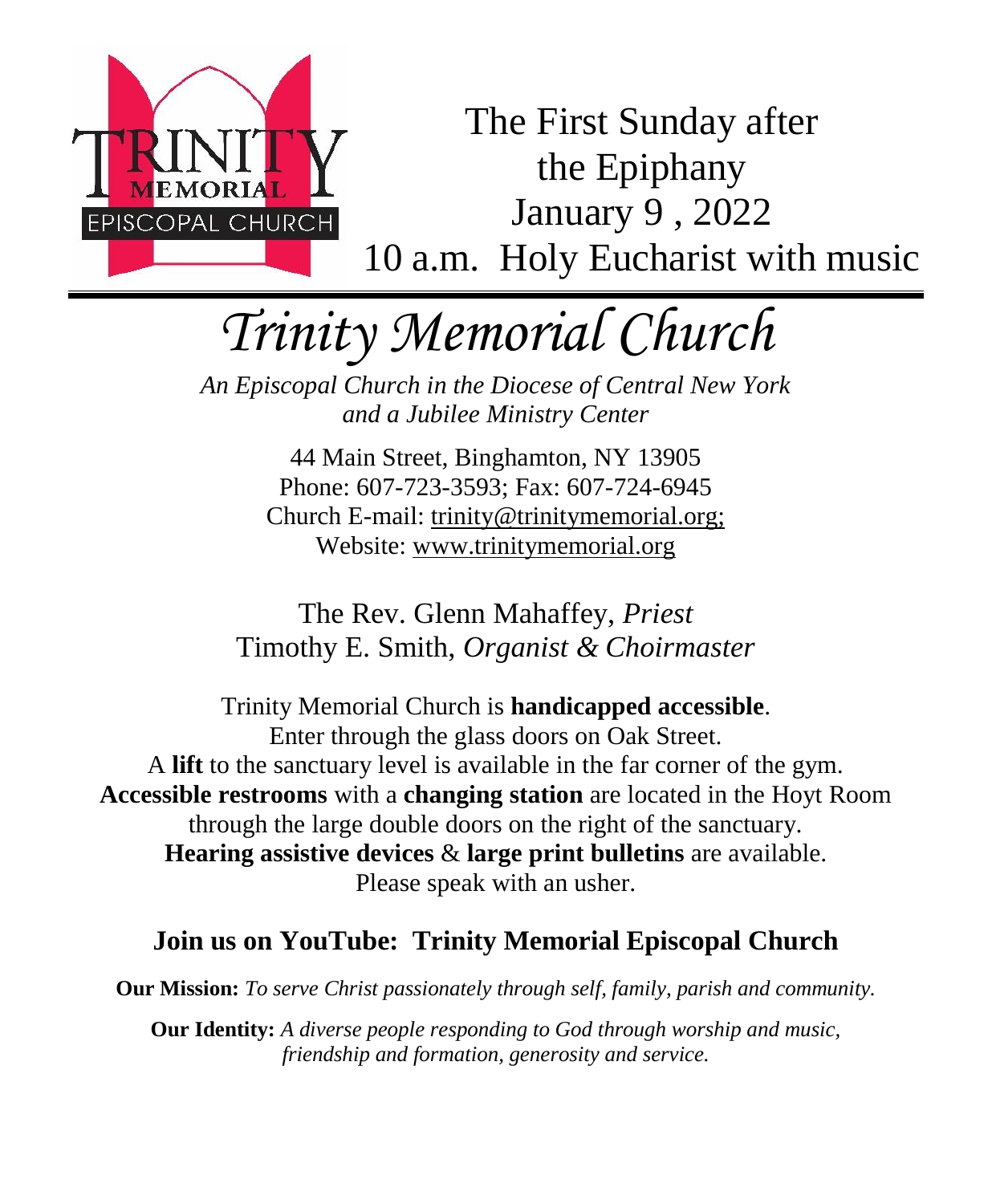# **The Gathering**

#### **Prelude O Christ, You Are the Light of Day** J.S. Bach

#### **Welcome and Announcements**

*Please note that the text in bold italics is said by the whole congregation and the hymns are found in the blue Hymnal 1982 in the pews.*

**Hymn 118** *(standing)* **Brightest and Best of the Stars of the Morning**

**The Collect for the Epiphany** *(standing) in unison*

*Let us pray*

*O God, by the leading of a star you manifested your only Son to the peoples of the earth: Lead us, who know you now by faith, to your presence, where we may see your glory face to face; through Jesus Christ our Lord, who lives and reigns with you and the Holy Spirit, one God, now and for ever. Amen.*

#### **Lesson I Simeon Sees the Christ Luke 2:25-35**

Now there was a man in Jerusalem whose name was Simeon; this man was righteous and devout, looking forward to the consolation of Israel, and the Holy Spirit rested on him. It had been revealed to him by the Holy Spirit that he would not see death before he had seen the Lord's Messiah. Guided by the Spirit, Simeon came into the temple; and when the parents brought in the child Jesus, to do for him what was customary under the law, Simeon took him in his arms and praised God, saying,

"Master, now you are dismissing your servant in peace,

according to your word;

for my eyes have seen your salvation,

which you have prepared in the presence of all peoples,

a light for revelation to the Gentiles and for glory to your people Israel."

And the child's father and mother were amazed at what was being said about him. Then Simeon blessed them and said to his mother Mary, "This child is destined for the falling and the rising of many in Israel, and to be a sign that will be opposed so that the inner thoughts of many will be revealed—and a sword will pierce your own soul too."

#### **Hymn 499** *(seated)* **Lord God, You Now Have Set Your Servant Free**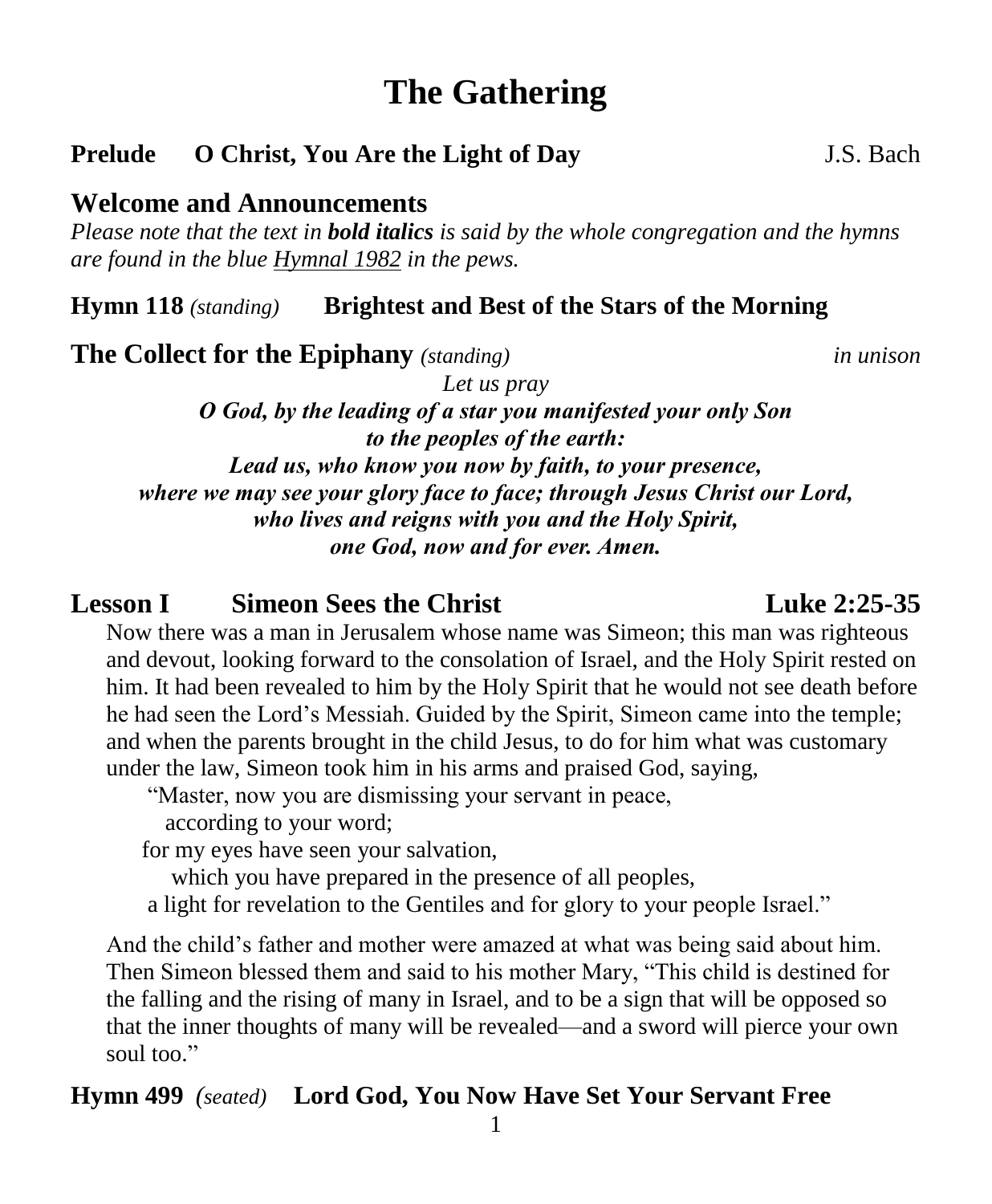# **Lesson II Anna Worships Jesus in the Temple Luke 2:36-38**

There was also a prophet, Anna the daughter of Phanuel, of the tribe of Asher. She was of a great age, having lived with her husband seven years after her marriage, then as a widow to the age of eighty-four. She never left the temple but worshiped there with fasting and prayer night and day. At that moment she came, and began to praise God and to speak about the child to all who were looking for the redemption of Jerusalem.

#### **Hymn 314** *(seated)* **Humbly I Adore Thee**

#### **Lesson III Magi Are Led by the Star to Jesus Matthew 2:1-12**

In the time of King Herod, after Jesus was born in Bethlehem of Judea, wise men from the East came to Jerusalem, asking, "Where is the child who has been born king of the Jews? For we observed his star at its rising, and have come to pay him homage." When King Herod heard this, he was frightened, and all Jerusalem with him; and calling together all the chief priests and scribes of the people, he inquired of them where the Messiah was to be born. They told him, "In Bethlehem of Judea; for so it has been written by the prophet:

 'And you, Bethlehem, in the land of Judah, are by no means least among the rulers of Judah; for from you shall come a ruler who is to shepherd my people Israel."

Then Herod secretly called for the wise men and learned from them the exact time when the star had appeared. Then he sent them to Bethlehem, saying, "Go and search diligently for the child; and when you have found him, bring me word so that I may also go and pay him homage." When they had heard the king, they set out; and there, ahead of them, went the star that they had seen at its rising, until it stopped over the place where the child was. When they saw that the star had stopped, they were overwhelmed with joy. On entering the house, they saw the child with Mary his mother; and they knelt down and paid him homage. Then, opening their treasure chests, they offered him gifts of gold, frankincense, and myrrh. And having been warned in a dream not to return to Herod, they left for their own country by another road.

#### **Hymn 128** *(seated)* **We Three Kings of Orient Are**

*All sing stanzas 1 & 5, and all the refrains. Men sing stanzas 2 & 4; women sing 3*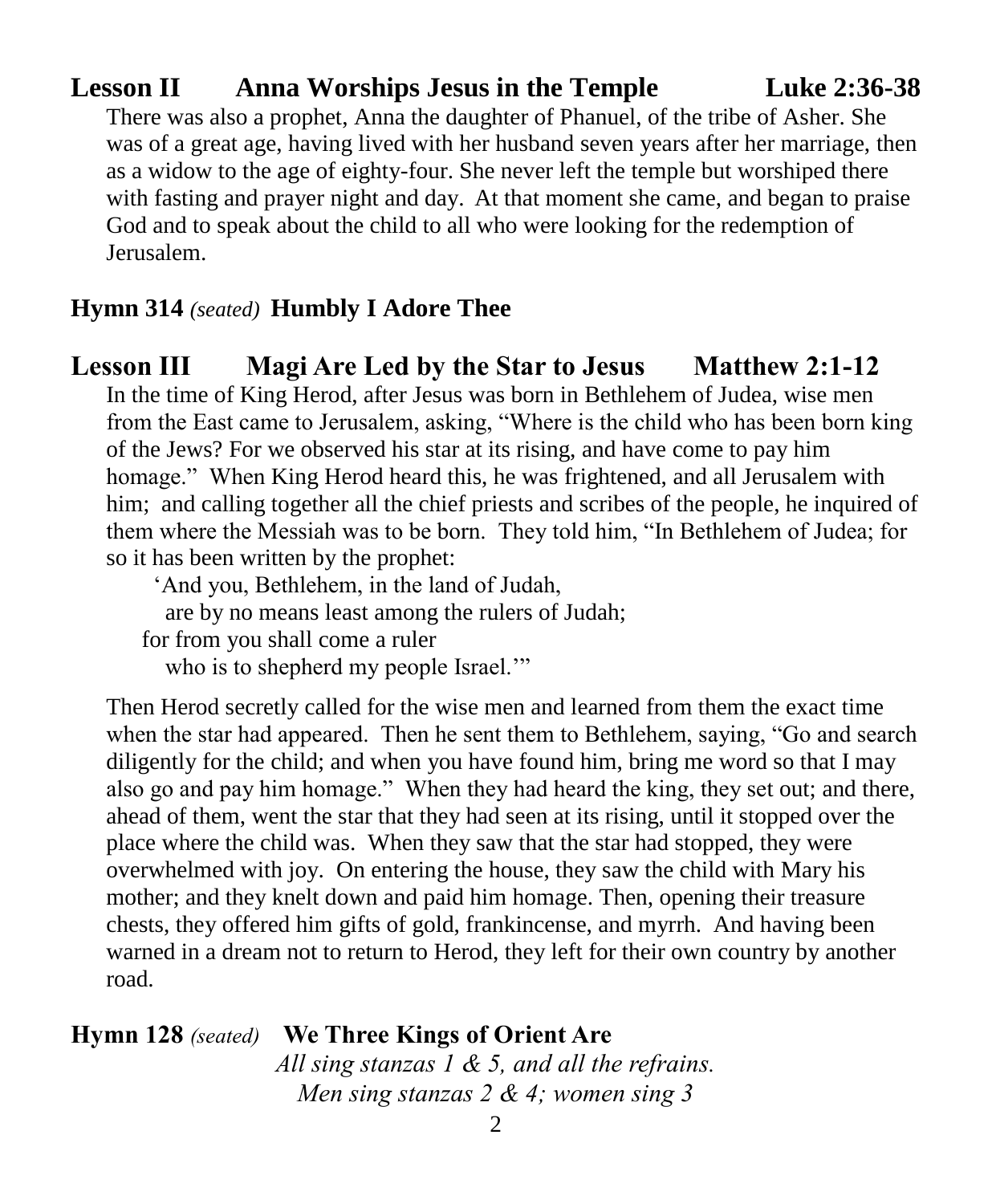#### **Lesson IV** The Flight to Egypt **Matthew 2:13-15**

Now after they had left, an angel of the Lord appeared to Joseph in a dream and said, "Get up, take the child and his mother, and flee to Egypt, and remain there until I tell you; for Herod is about to search for the child, to destroy him." Then Joseph got up, took the child and his mother by night, and went to Egypt, and remained there until the death of Herod. This was to fulfill what had been spoken by the Lord through the prophet, "Out of Egypt I have called my son."

#### **Hymn 119** *(seated)* **As with Gladness Men of Old**

### **Lesson V** Herod Slays the Innocents **Matthew 2:16-18**

When Herod saw that he had been tricked by the wise men, he was infuriated, and he sent and killed all the children in and around Bethlehem who were two years old or under, according to the time that he had learned from the wise men. Then was fulfilled what had been spoken through the prophet Jeremiah:

"A voice was heard in Ramah, wailing and loud lamentation, Rachel weeping for her children; she refused to be consoled, because they are no more."

### **Hymn 247** *(seated)* **Lully, Lulla**

# **Lesson VI The Return to Nazareth Matthew 2:19-23**

When Herod died, an angel of the Lord suddenly appeared in a dream to Joseph in Egypt and said, "Get up, take the child and his mother, and go to the land of Israel, for those who were seeking the child's life are dead." Then Joseph got up, took the child and his mother, and went to the land of Israel. But when he heard that Archelaus was ruling over Judea in place of his father Herod, he was afraid to go there. And after being warned in a dream, he went away to the district of Galilee. There he made his home in a town called Nazareth, so that what had been spoken through the prophets might be fulfilled, "He will be called a Nazorean."

**Hymn 109** *(standing)* **The First Nowell**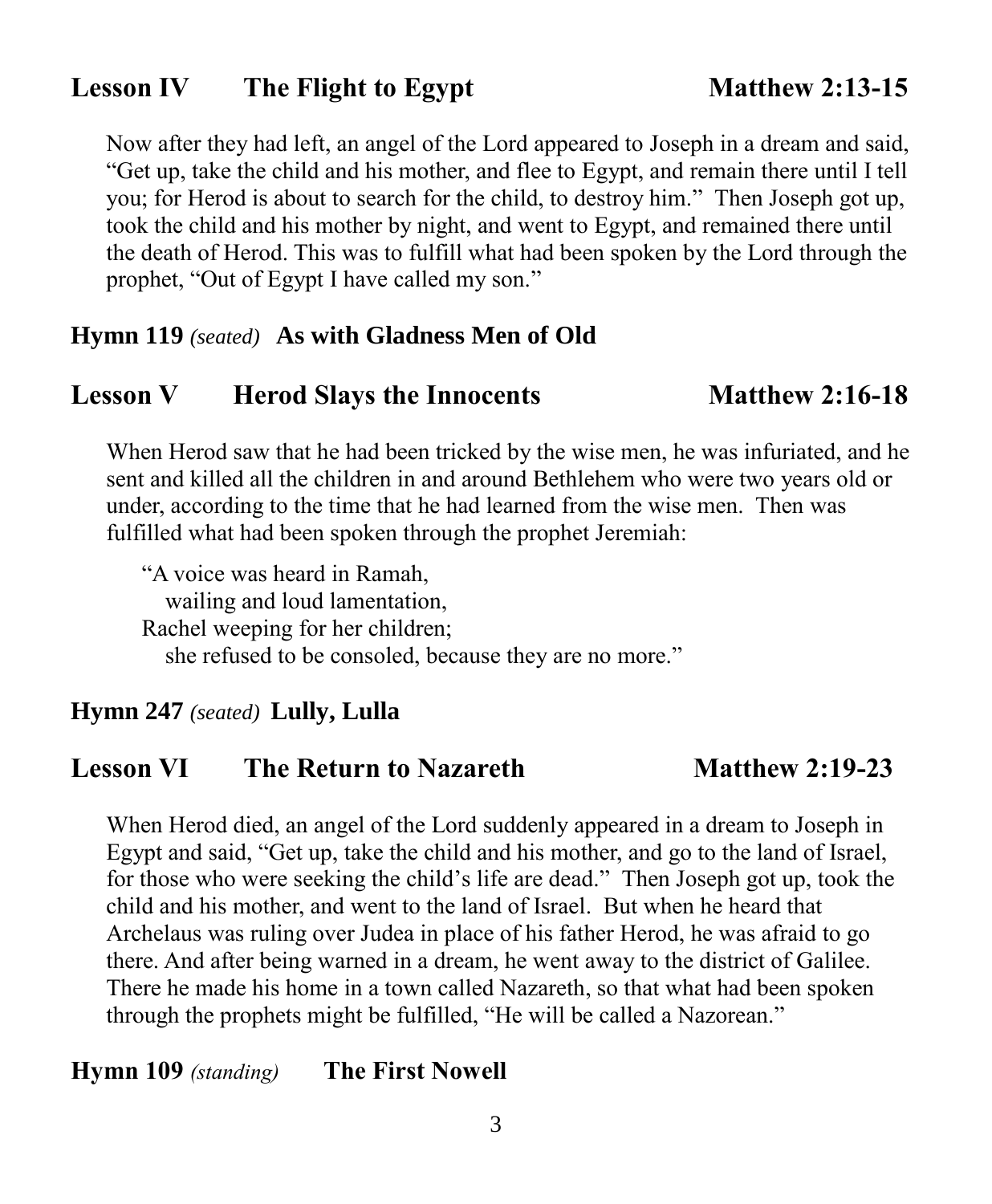#### **The Prayers of the People** (Adapted from New Zealand Book of Prayer) Father, enliven the Church for its mission *that we may be salt of the earth and light to the world.*

We pray for Michael, our Presiding Bishop, for DeDe our Bishop, for Glenn our Priest and for all the lay leaders and members of this congregation. O Lord, breathe fresh life into your people.

*Give us power to reveal Christ in word and action.*

We pray for the world, especially for the hungry, the poor, the innocents who are caught in the midst of conflict. Creator of all, lead us and every people into ways of justice and peace.

#### *That we may respect one another in freedom and truth.*

Awaken in us a sense of wonder for the earth and all that is in it. *Teach us to care creatively for its resources.*

We pray for the community: especially for those who struggle with poverty and hunger. God of truth inspire with your wisdom those whose decisions affect the lives of others, especially our elected officials.

#### *that all may act with integrity and courage.*

- We give thanks for those who are celebrating birthdays especially Ginny Hill, Yvette Akel, Georgia Bowman .. . . . are there others? *Please share your prayers silently or aloud.* Give grace to all whose lives are linked with ours, *May we serve Christ in one another and love as he loves us.*
- We pray for those in need, especially Phil Evans; Sai Loksupcharoen; Katherine Bigelow; Michael Abbott Copeland; John & Marcy Keeler; Rudy; Sharon; Nancy Campbell; Andrew & Mary; Colleen; Rebecca & Chris Seager; Michael Lawler; Ida Fernandes; Michelle; Jeremy & Kristen; Sandra Michael, Bernice Georges; Dawn Roessing; Chucky; Tom; Rose; Jeff & Nicole; Connie Alexander; Lorraine; Dorothy Pierce; Kent Turner and Family; and Kathryn Bailey . . . are there others? *Please share your prayers silently or aloud.* God of hope, comfort and restore all who suffer in body, mind or spirit.

*May they know the power of your healing love.*

Make us willing agents of your compassion.

*Strengthen us as we share in making people whole.*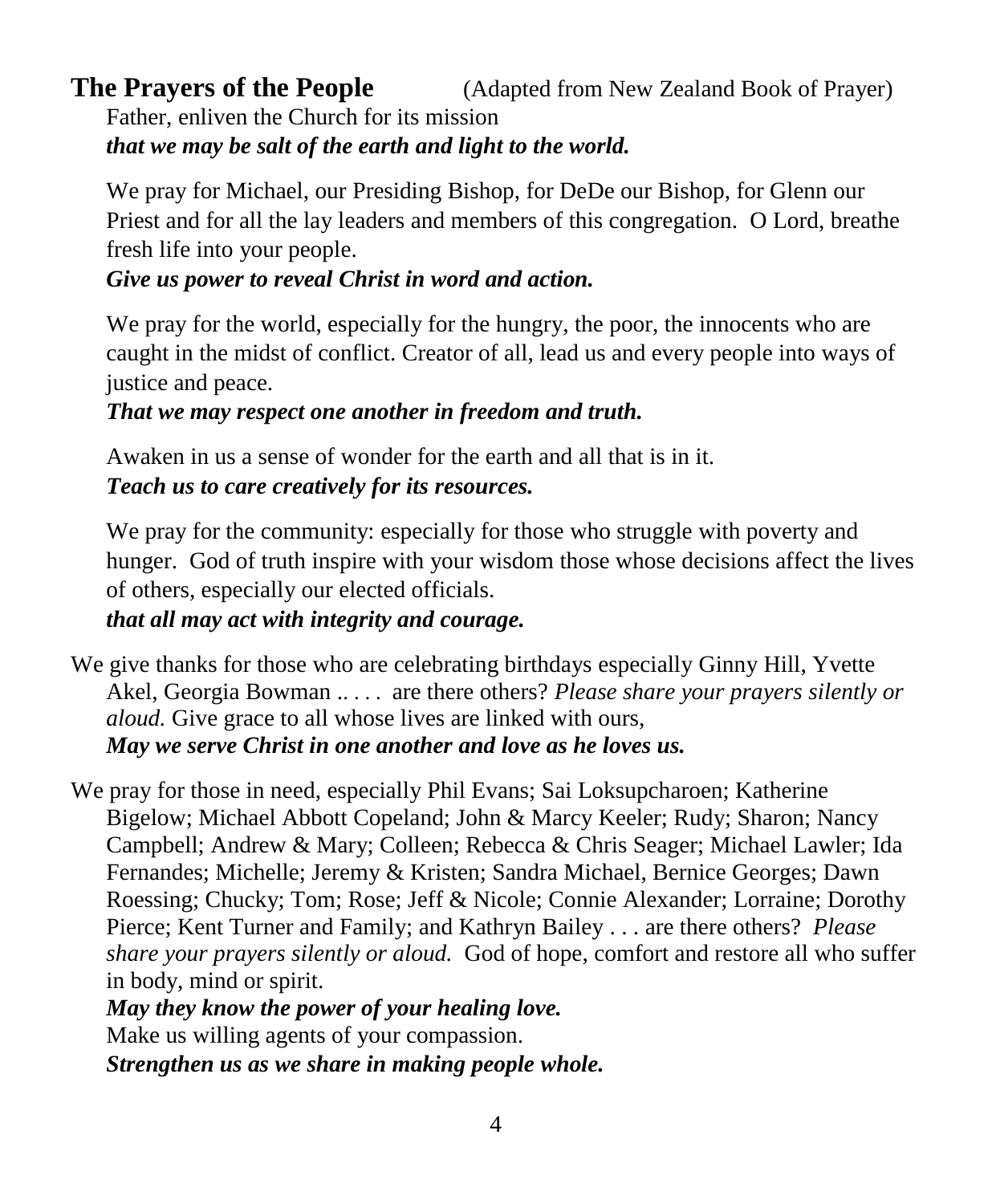We remember those who have recently died including David Walton; Mildred Neulon; Barbara Turner; and Bob Roessing and Tait Robertson; Florence M. Dickson; Joan Dickson Hester in whose memory the flowers on the Altar are given . . . . . are there others? *please share your prayers silently or aloud.* Loving God, *Into your hands we commend them.*

Give comfort to those who mourn. *Bring them peace in their time of loss.*

We praise you for all your saints who have entered your eternal glory. *May their example inspire and encourage us.*

Closing Prayer:

*Lord, you have called us to serve you. Grant that we may walk in your presence: your love in our hearts, your truth in our minds, your strength in our wills; until, at the end of our journey, we know the joy of our homecoming and the welcome of your embrace, through Jesus Christ our Lord. Amen.*

**The Peace**

# **The Holy Communion**

#### **Offertory Sentence**

For yours O Lord is the greatness, the power, the glory, the victory and majesty. For everything in the heavens and earth are yours. Yours, O Lord, is the kingdom, and you are exalted as head over all. *1 Chronicles 29:11*

**Offertory Hymn 99** *(seated)* **Go, Tell It on the Mountain**

#### **Presentation Hymn 100, stanza 4**

*He rules the world with truth and grace, And makes the nations prove the glories of his righteousness, And wonders of his love.*

**A Great Thanksgiving** *(Eucharistic Prayer A, BCP p. 361)*

*Celebrant* The Lord be with you. *People And also with you***.**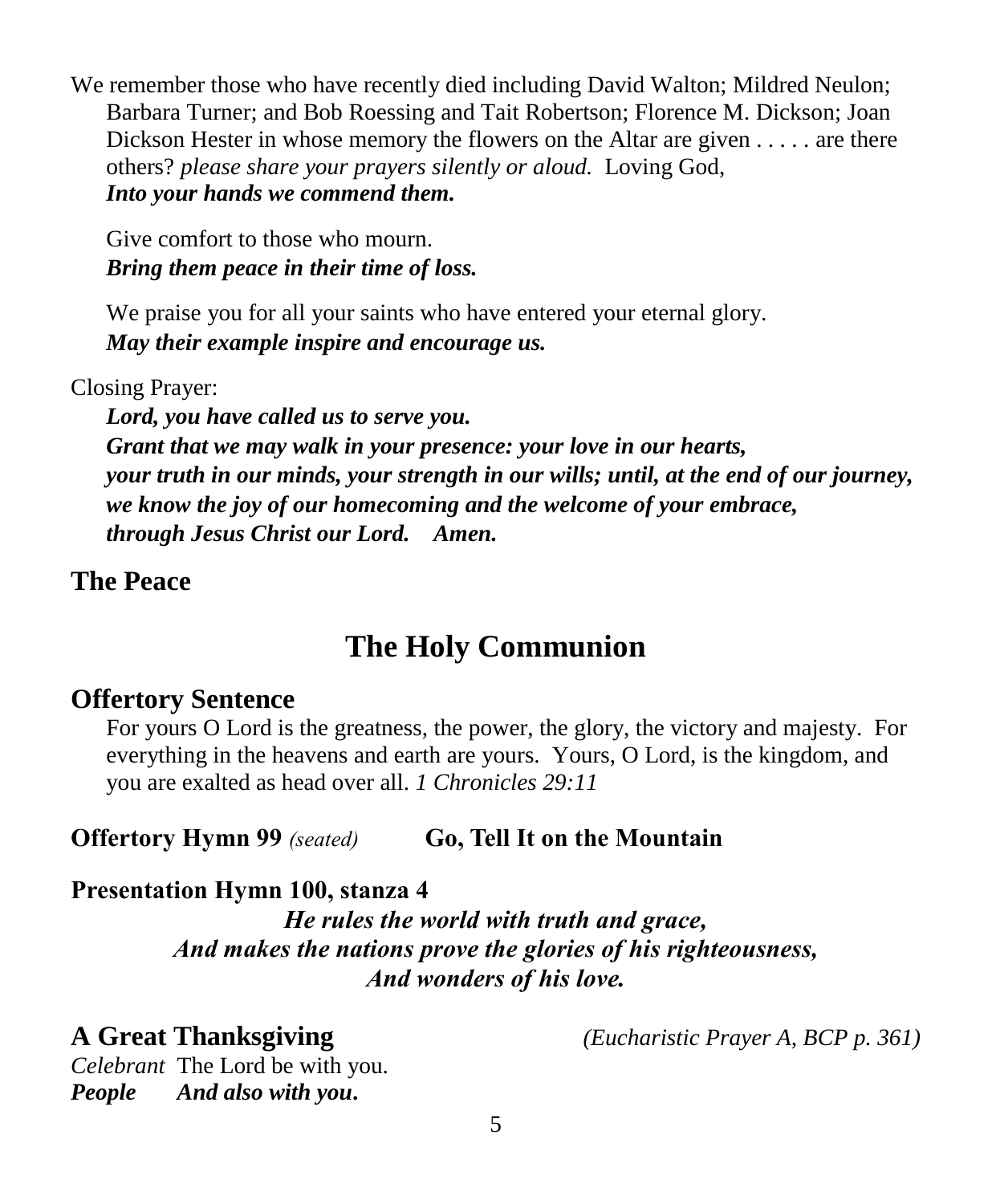*Celebrant* Lift up your hearts.

*People We lift them to the Lord.*

*Celebrant* Let us give thanks to the Lord our God.

*People It is right to give our thanks and praise.*

#### *Celebrant*

It is right, and a good and joyful thing, always and everywhere to give thanks to you, Father Almighty, Creator of heaven and earth.

Because in the mystery of the Word made flesh, you have caused a new light to shine in our hearts, to give the knowledge of your glory in the face of your Son Jesus Christ our Lord.

Therefore, we praise you, joining our voices with Angels and Archangels and with all the company of heaven, who for ever sing this hymn to proclaim the glory of your Name:

#### **Sanctus S-125** Richard Proulx



We give thanks to you, O God, for the goodness and love which you have made known to us in creation; in the calling of Israel to be your people; in your Word spoken through the prophets; and above all in the Word made flesh, Jesus, your Son. For in these last days you sent him to be incarnate from the Virgin Mary, to be the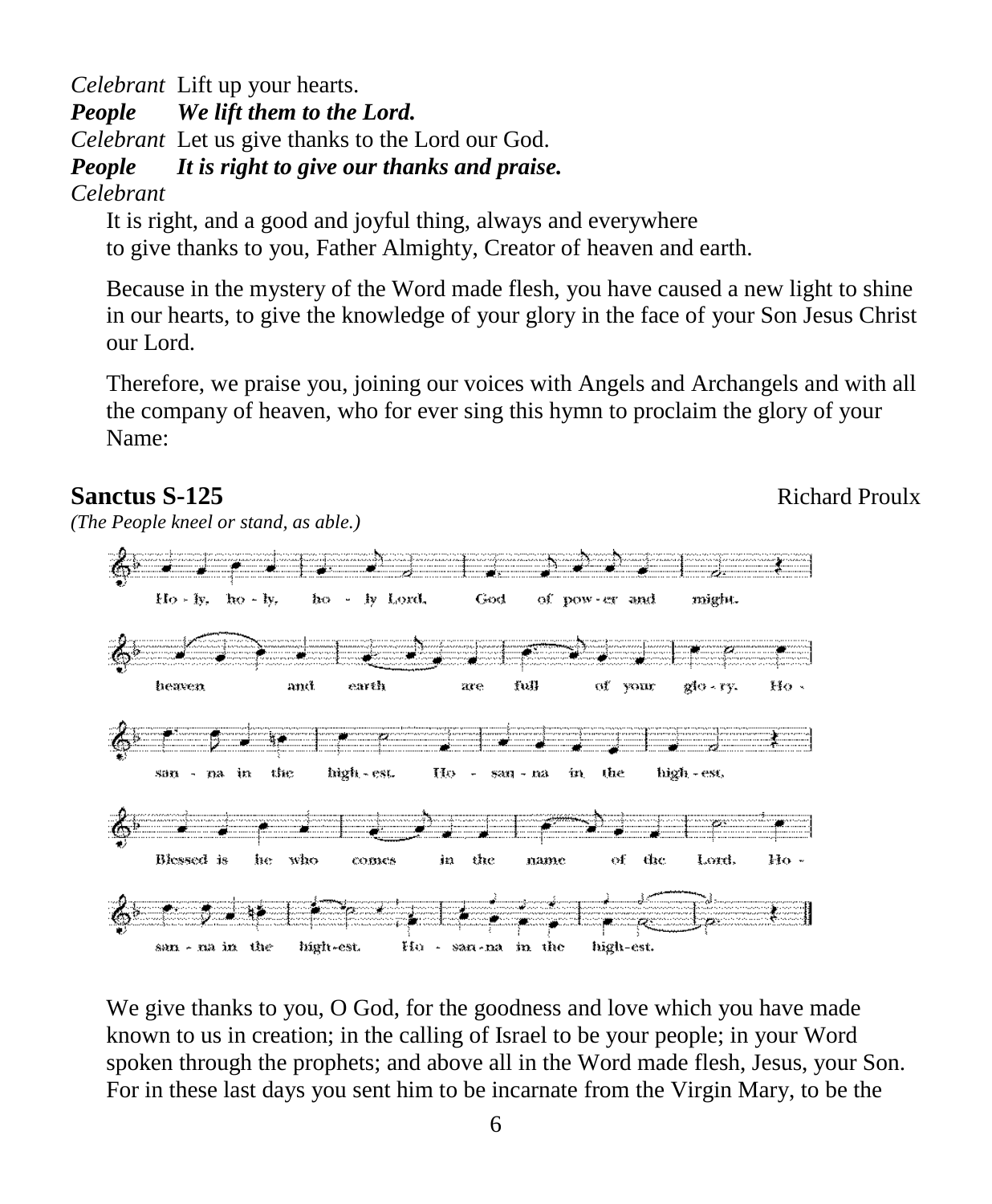Savior and Redeemer of the world. In him, you have delivered us from evil, and made us worthy to stand before you. In him, you have brought us out of error into truth, out of sin into righteousness, out of death into life.

On the night before he died for us, our Lord Jesus Christ took bread; and when he had given thanks to you, he broke it, and gave it to his disciples, and said, "Take, eat: This is my Body, which is given for you. Do this for the remembrance of me." After supper he took the cup of wine; and when he had given thanks, he gave it to them, and said, "Drink this, all of you: This is my Blood of the new Covenant, which is shed for you and for many for the forgiveness of sins. Whenever you drink it, do this for the remembrance of me."

Therefore, according to his command, O Father,

#### *Celebrant and People*

#### *We remember his death, We proclaim his resurrection, We await his coming in glory;*

#### *The Celebrant continues*

And we offer our sacrifice of praise and thanksgiving to you, O Lord of all; presenting to you, from your creation, this bread and this wine.

We pray you, gracious God, to send your Holy Spirit upon these gifts that they may be the Sacrament of the Body of Christ and his Blood of the new Covenant. Unite us to your Son in his sacrifice, that we may be acceptable through him, being sanctified by the Holy Spirit. In the fullness of time, put all things in subjection under your Christ, and bring us to that heavenly country where, with all your saints, we may enter the everlasting heritage of your sons and daughters; through Jesus Christ our Lord, the firstborn of all creation, the head of the Church, and the author of our salvation.

By him, and with him, and in him, in the unity of the Holy Spirit all honor and glory is yours, Almighty Father, now and for ever. *AMEN***.**

And now, as our Savior Christ has taught us, we are bold to say,

*Our Father, who art in heaven, hallowed be thy Name, thy kingdom come, thy will be done, on earth as it is in heaven. Give us this day our daily bread. And forgive us our trespasses, as we forgive those who trespass against us. And lead us not into temptation, but deliver us from evil. For thine is the kingdom, and the power, and the glory, for ever and ever. Amen.*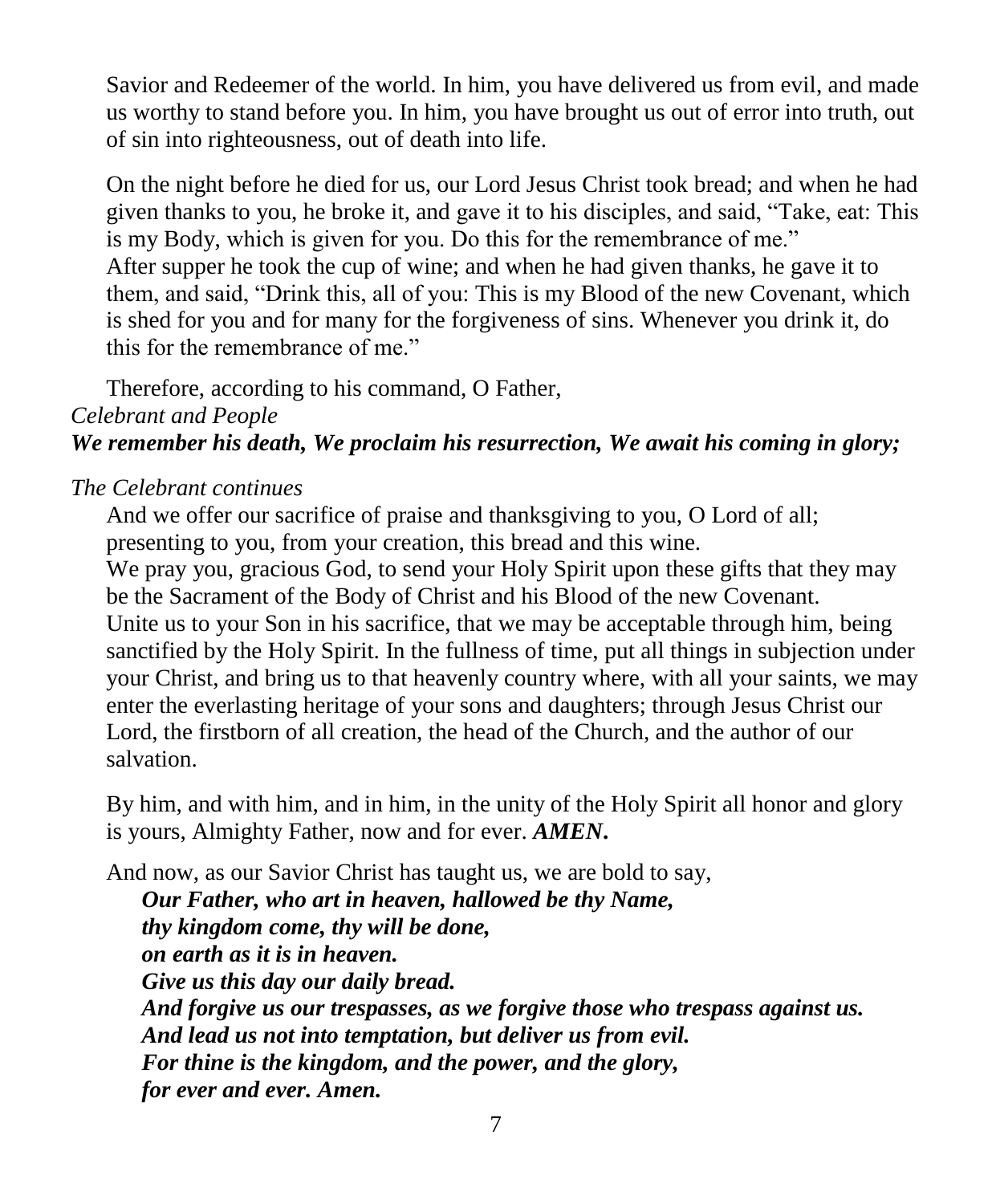# **The Breaking of the Bread**

#### **Fraction Anthem**

The disciples knew the Lord Jesus



# **Ministration of Communion**

*Celebrant* The Gifts of God for the People of God.

#### **All are welcome to receive Communion**.

*Due to the high number of covid cases in our community, we will only be distributing bread for Communion. The church has always believed that if you receive either the bread or the wine, you have received a full communion. We ask that you remain in your seat for Communion and we will bring the sacrament to you.* 

**Communion Hymn 124 What Star Is This?**

# **Prayer of Thanksgiving**

*Celebrant and People God of abundance, you have fed us with the bread of life and cup of salvation; you have united us with Christ and one another; and you have made us one with all your people in heaven and on earth. Now send us forth in the power of your Spirit, that we may proclaim your redeeming love to the world and continue for ever in the risen life of Christ our Savior. Amen.*

### **Blessing**

The peace of God, which passes all human understanding, keep your hearts and minds in the knowledge and love of God, and of Jesus Christ his Son, our Lord, and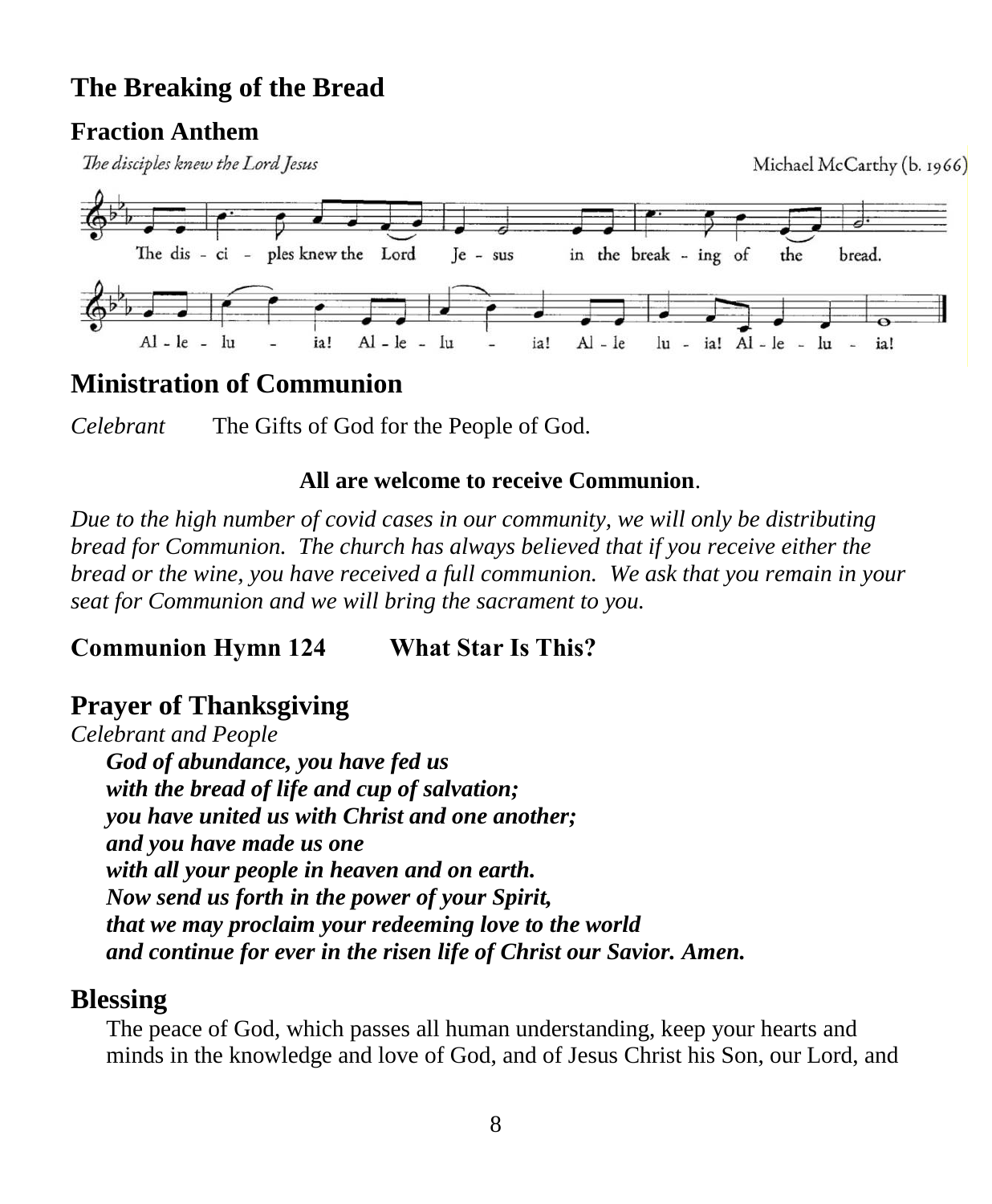the blessing of God almighty, Father, Son and Holy Spirit be among you and remain with you this day and always. *Amen*

#### **Dismissal**

*Celebrant*: Alleluia! Alleluia! Let us go in peace to love and serve the Lord. *People: Thanks be to God! Alleluia! Alleluia!*

#### **Hymn 127** *(standing)* **Earth Has Many A Noble City**

## **ANNOUNCEMENTS**

# *Calendar*

- ➢ Wednesday, January 12, 10:00 a.m.: Virtual Staff Meeting
- ➢ Wednesday, January 12, 4:45 p.m.: Executive Committee-Virtual
- ➢ Thursday, January 13, 4:30 p.m.: Forum Committee-Virtual
- ➢ Thursday, January 13, 7:00 p.m.: Pickelball-new people welcome
- ➢ Monday, January 17, 6:30 p.m.: Vestry, virtual
- $\triangleright$  Sunday, January 30 Annual Meeting following the 10 am Eucharist

# **Trinity Forum 11:30 a.m. On Sundays**

• **Critical Race Theory** series (January 16 & 23). What is Critical Race Theory? Why are some people all bothered about it? On Jan. 16, Phyllis Amenda will present a forum on what exactly CRT is (and isn't) and what all the fuss is about. Come prepared with questions in person or on Zoom. On Jan. 23, Phyllis and Fr. Glenn will lead a brainstorming session to help us identify the structural racism here in our own community. We are looking for practical things we can do (both individually and as a parish) to recognize and break down the structural racism all around us.

# *Stewardship*

We greatly appreciate your faithfulness to the mission and ministry of Trinity Memorial Church.

| <b>Generosity Update</b>            | Dec. 26/21 |
|-------------------------------------|------------|
| Required weekly contributions       | \$4,196    |
| Last week's contributions           | \$29,500   |
| Required year to date contributions | \$218,174  |
| Contributions received year to date | \$241,150  |
| Year to Date Difference             | \$22,976   |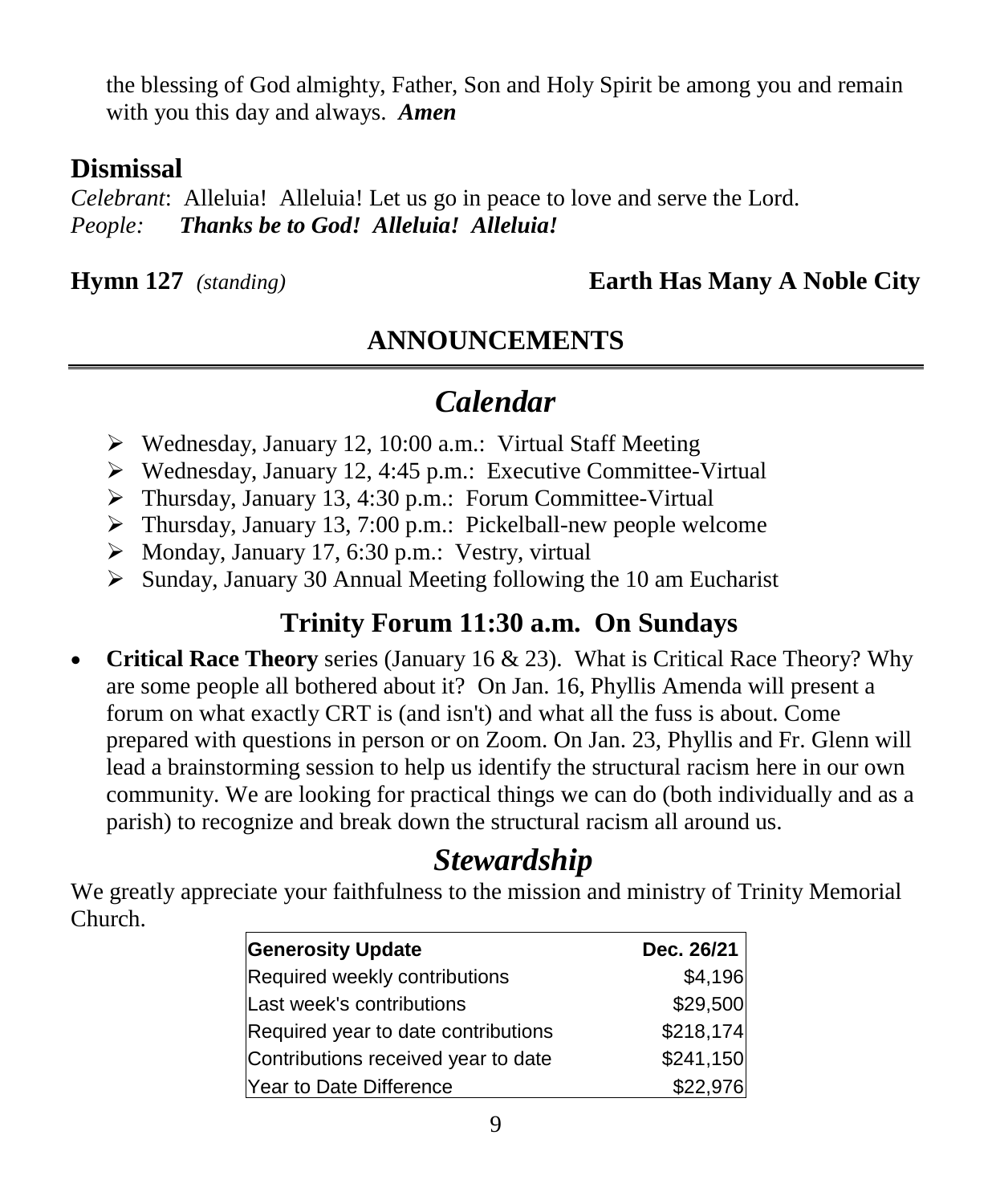**Don't forget to make your pledge for the 2022 Campaign**. Pledge forms are available at both doors of the church and can be either mailed to the Office or placed in the offering plates on Sundays. Ways to give to Trinity:

- go to [www.trinitymemorial.org](http://www.trinitymemorial.org/) and give through our web site.
- Mail in contributions: Trinity Memorial Church, 44 Main St., Binghamton, NY 13905
- give to the Clergy Discretionary fund to help those in need. (same as above).

#### *LIVE streaming The First Sunday after the Epiphany***,** *January* 9*, 2022 at 10 a.m.* [YouTube:](https://bit.ly/trinitybinghamton) [bit.ly/trinitybinghamton](https://bit.ly/trinitybinghamton)

# **SUNDAY SUPPORT SCHEDULE**

| <b>January 9, 2022</b>      | 10:00 a.m.                      |  |  |
|-----------------------------|---------------------------------|--|--|
| <b>Altar Guild</b>          | Cynthia Evans, Barbara Bowell   |  |  |
| Acolyte                     | Phyllis Amenda                  |  |  |
| <b>Worship Leader</b>       | Greg Keeler                     |  |  |
| <b>Eucharistic Minister</b> | Debbie Parmelee, Phyllis Amenda |  |  |
| <b>Lector</b>               | <b>Bruce Parmelee</b>           |  |  |
| <b>Ushers</b>               | Bruce Parmelee, David Scone     |  |  |
| <b>Digital Minister</b>     | Carl Betcher                    |  |  |

#### **CANTEEN SCHEDULE**

| Date                             | Cooking    | <b>Site Manager</b> | <b>Host</b> | Pickup |
|----------------------------------|------------|---------------------|-------------|--------|
| <b><i>January</i></b><br>9, 2022 | <b>TBA</b> |                     |             |        |

# *Last Week's Outreach*

The Canteen Lunch on January 2 was prepared by Trinity Memorial Episcopal Church. They made 38 lunches for 13 people and handed them out through the Gym door.

**Tuesday, January 11 between 10 and 12 Noon out from the Trinity Memorial Church Gym there will be a food give away** in conjunction with Food Bank of the Southern Tier and Redeemer Lutheran Church. All are welcome.